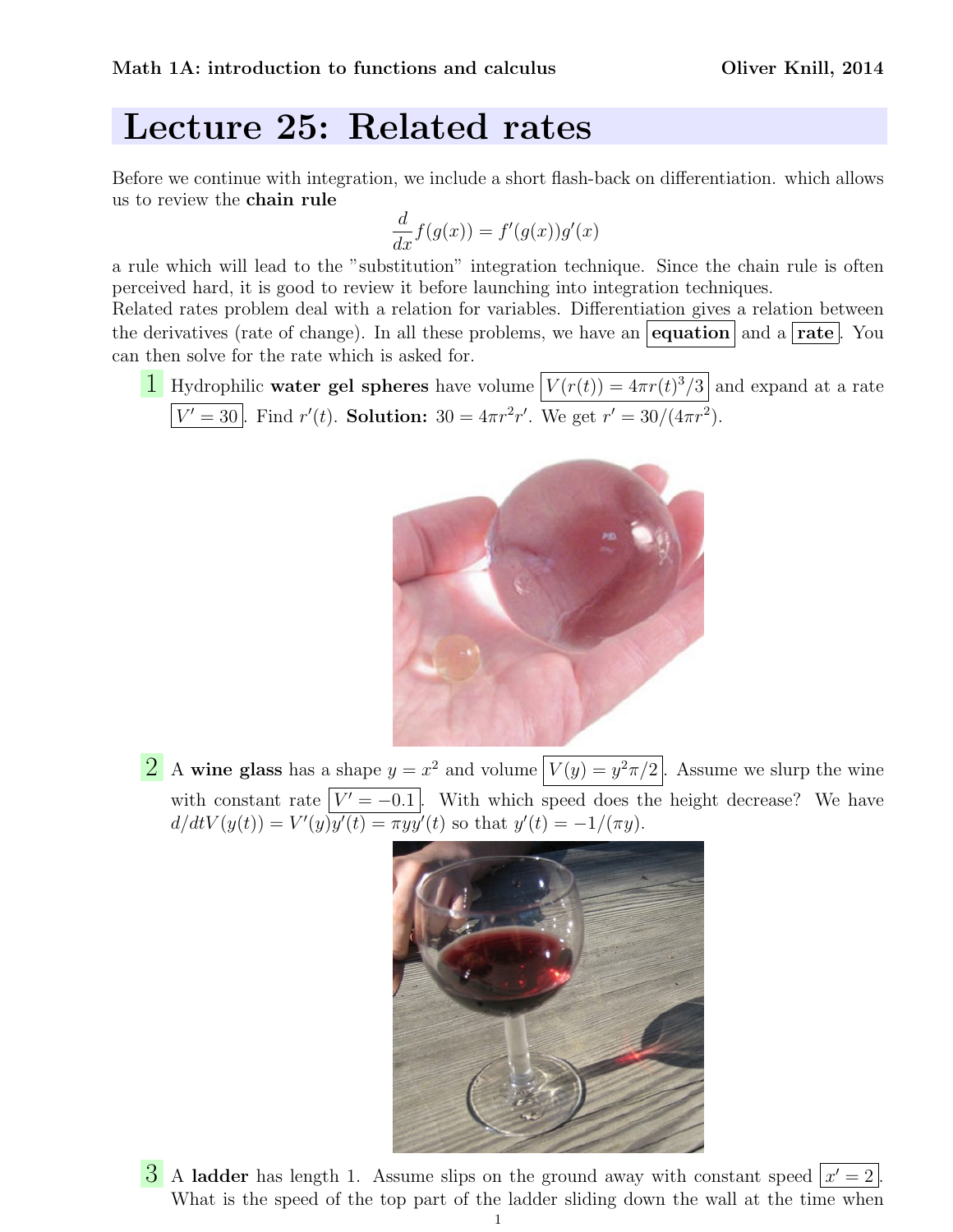- $x = y$  if  $x^2(t) + y^2(t) = 1$ . Differentiation gives  $2x(t)x'(t) + 2y(t)y'(t) = 0$ . We get  $y'(t) = -x'(t)x(t)/y(t) = 2 \cdot 1 = 1.$
- **4** A kid slides down a slide of the shape  $y = 2/x$ . Assume  $y' = -7$ . What is  $x'(t)$ ? Evaluate it at  $x = 1$ . Solution: differentiate the relation to get  $y' = -2x'/x^2$ . Now solve for x' to get  $x' = -y'x^2/2 = 7/2$ .



Image source: http://www.dmfco.com

5 A canister of oil releases oil so that the area grows at a constant rate  $\boxed{A'=5}$ . With what rate does the radius increase? Solution. We have  $A(r) = r^2 \pi \mid$  and so  $5 = A'(r) = 2rr'\pi$ . Solving for r' gives  $r' = 5/(2r\pi)$ .

Related rates problems link quantities by a rule. These quantities can depend on time. To solve a related rates problem, differentiate the rule with respect to time use the given rate of change and solve for the unknown rate of change. Since related change problems are often difficult to parse. We have the rule and given rate of change boxed.